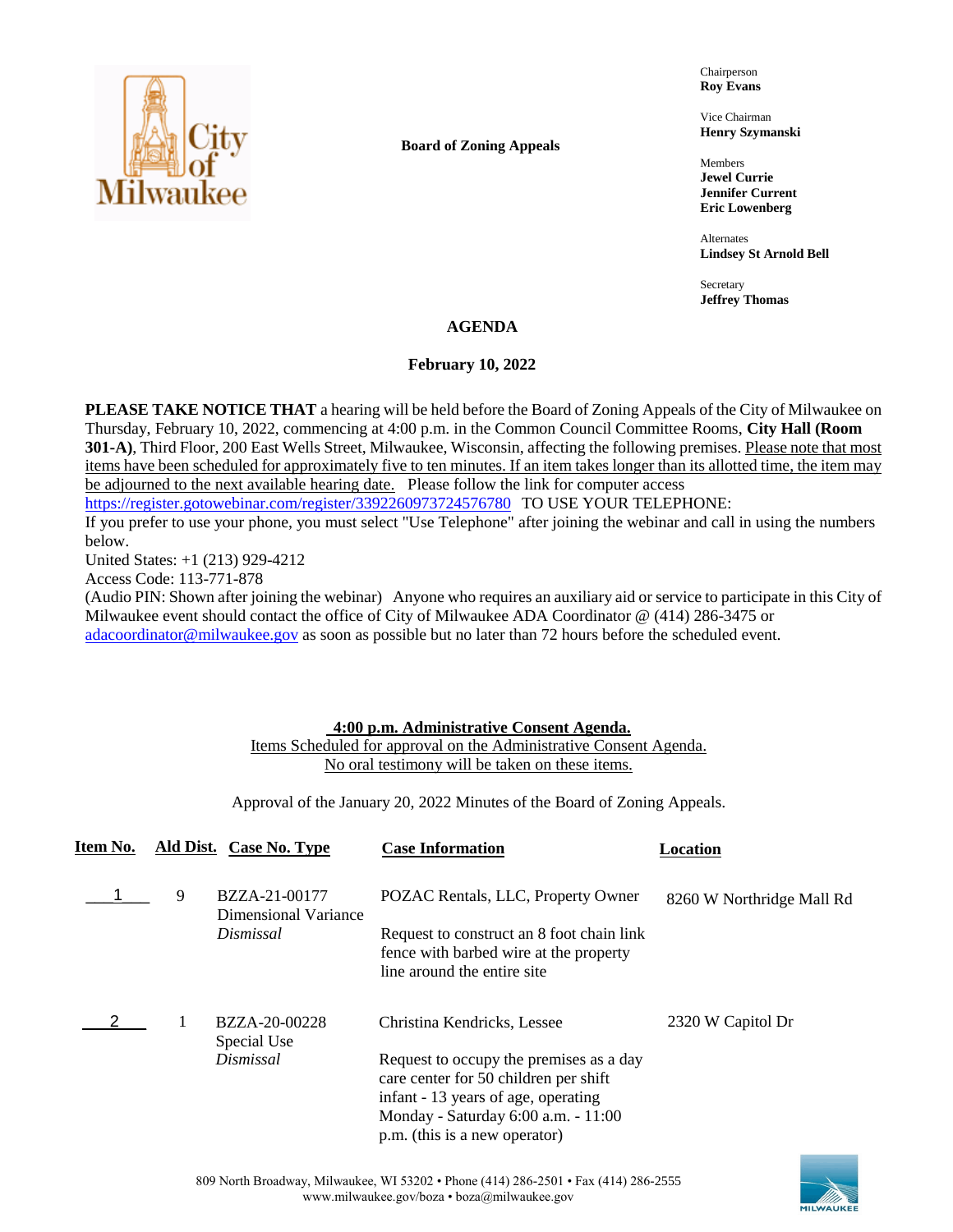|               | Board of Zoning Appeals, Hearing on Thursday, February 10, 2022 |                              |                                                                                                                                                                                     |                    |  |
|---------------|-----------------------------------------------------------------|------------------------------|-------------------------------------------------------------------------------------------------------------------------------------------------------------------------------------|--------------------|--|
|               | Item No. Ald Dist.                                              | Case No. Type                | <b>Case Information</b>                                                                                                                                                             | Location           |  |
|               |                                                                 |                              | 4:00 p.m. Administrative Consent Agenda (continued)<br><u>Items Scheduled for approval on the Administrative Consent Agenda.</u><br>No oral testimony will be taken on these items. |                    |  |
| $\frac{3}{2}$ | 6                                                               | BZZA-21-00340<br>Special Use | Nova Testing Facilities, LLC, Lessee                                                                                                                                                | 3745 N Richards St |  |
|               |                                                                 | Dismissal                    | Request to occupy a portion of the                                                                                                                                                  |                    |  |

**4:00 p.m. Consent Agenda.** Items Scheduled for approval on the Consent Agenda. No oral testimony will be taken on these items.

premises as a non-restaurant drive-through facility

*If there are any objections to these approvals, please make them known to the Board office in writing at least 24 hours prior to the time of the hearing. If written objections to these approvals are received, the item will not be approved and will be held for a public hearing to allow additional testimony.*

| 4 | 8  | BZZA-21-00433<br>Special Use | Rafa's Shop Auto Body, LLC, Lessee<br>Request to continue occupying the<br>premises as a light motor vehicle repair<br>facility and body shop                                    | 3910 W Orchard St          |
|---|----|------------------------------|----------------------------------------------------------------------------------------------------------------------------------------------------------------------------------|----------------------------|
| 5 | 10 | BZZA-21-00425<br>Special Use | Procare Medical Group, Lessee<br>Request to continue occupying the<br>premises as a health clinic (this is a new<br>operator)                                                    | 3727 W Wisconsin Av        |
| 6 | 11 | BZZA-21-00434<br>Special Use | Lifting Individuals Forward Everyday,<br>LLC DBA LIFE Wellness and<br>Counseling Services, Lessee<br>Request to occupy a portion of the<br>premises as a social service facility | 9401 W Beloit Rd Suite 201 |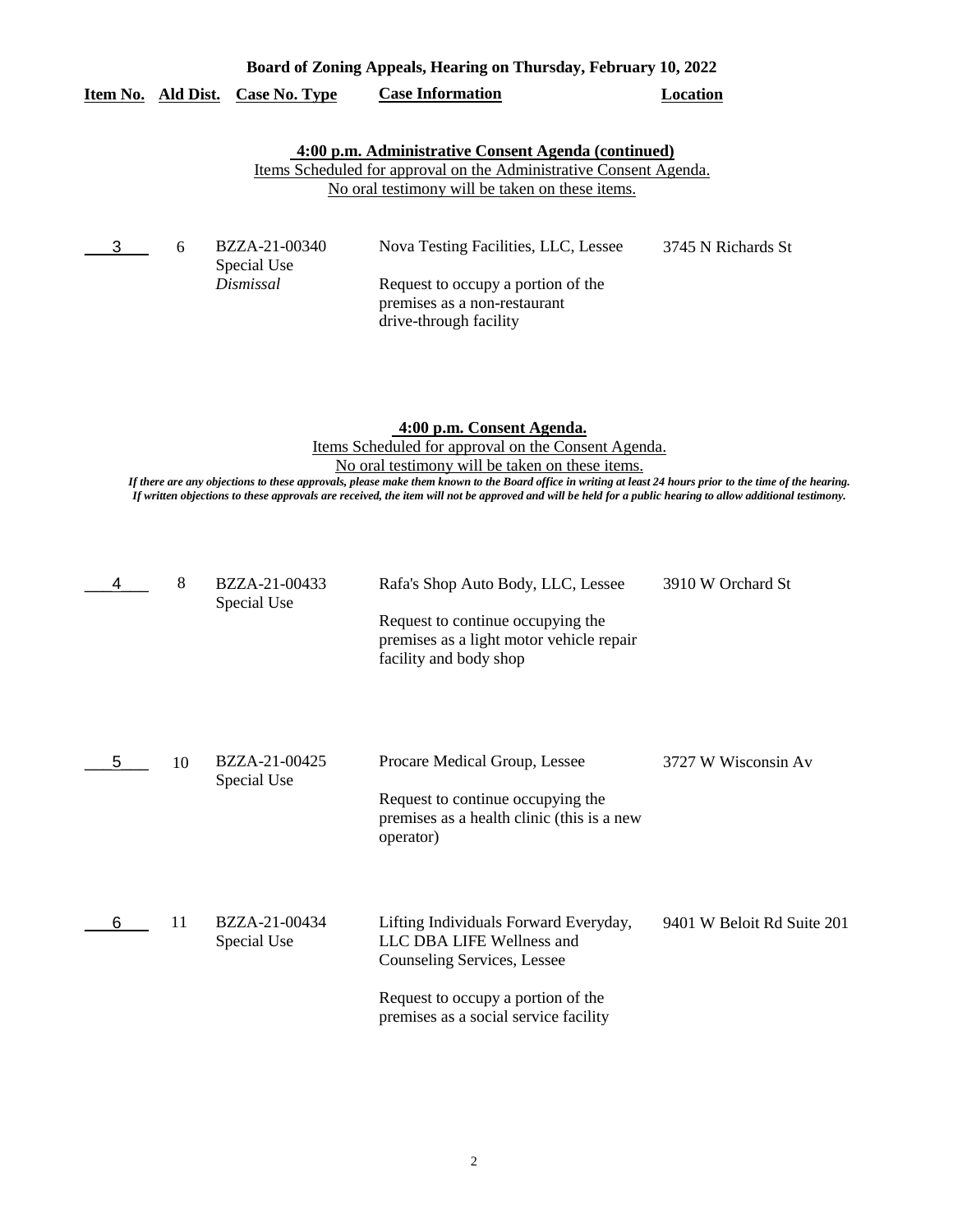|  | Board of Zoning Appeals, Hearing on Thursday, February 10, 2022 |  |  |
|--|-----------------------------------------------------------------|--|--|
|  |                                                                 |  |  |

| Item No. |  | Ald Dist. Case No. Type | <b>Case Information</b> | Location |
|----------|--|-------------------------|-------------------------|----------|
|----------|--|-------------------------|-------------------------|----------|

#### **4:00 p.m. Consent Agenda (continued)**

Items Scheduled for approval on the Consent Agenda.

No oral testimony will be taken on these items.

*If there are any objections to these approvals, please make them known to the Board office in writing at least 24 hours prior to the time of the hearing. If written objections to these approvals are received, the item will not be approved and will be held for a public hearing to allow additional testimony.*

| 7  | 14 | BZZA-21-00388<br>Use Variance | Nestling House LLC, Lessee<br>Request to increase the number of<br>children from 30 to 33 per shift and<br>continue occupying the premises as a<br>day care center for children infant - 12<br>years of age, operating Monday - Friday<br>7:00 a.m. - 5:30 p.m.                                                                                                         | 3200 S Howell Av |
|----|----|-------------------------------|-------------------------------------------------------------------------------------------------------------------------------------------------------------------------------------------------------------------------------------------------------------------------------------------------------------------------------------------------------------------------|------------------|
| 8  | 14 | BZZA-21-00401<br>Special Use  | Bridgeman Foods II, Inc., Lessee<br>Request to continue occupying the<br>premises as a restaurant with a<br>drive-through facility                                                                                                                                                                                                                                      | 3050 S Chase Av  |
| 9  | 1  | BZZA-21-00448<br>Special Use  | The Word of Life Ministries C.O.G.I.C., 4165 N Green Bay Av<br>Property Owner<br>Request to continue occupying the<br>premises as a religious assembly hall                                                                                                                                                                                                             |                  |
| 10 | 2  | BZZA-21-00417<br>Special Use  | Roberson Family Daycare, Inc.,<br>Property Owner<br>Request to increase the ages of children<br>from infant - 12 to infant - 15 years of<br>age, increase the hours of operation from<br>Monday - Friday 6:00 a.m. - 6:00 p.m. to<br>Monday - Friday 5:00 a.m. - midnight,<br>and continue occupying the premises as<br>a day care center for 146 children per<br>shift | 6260 N 76Th St   |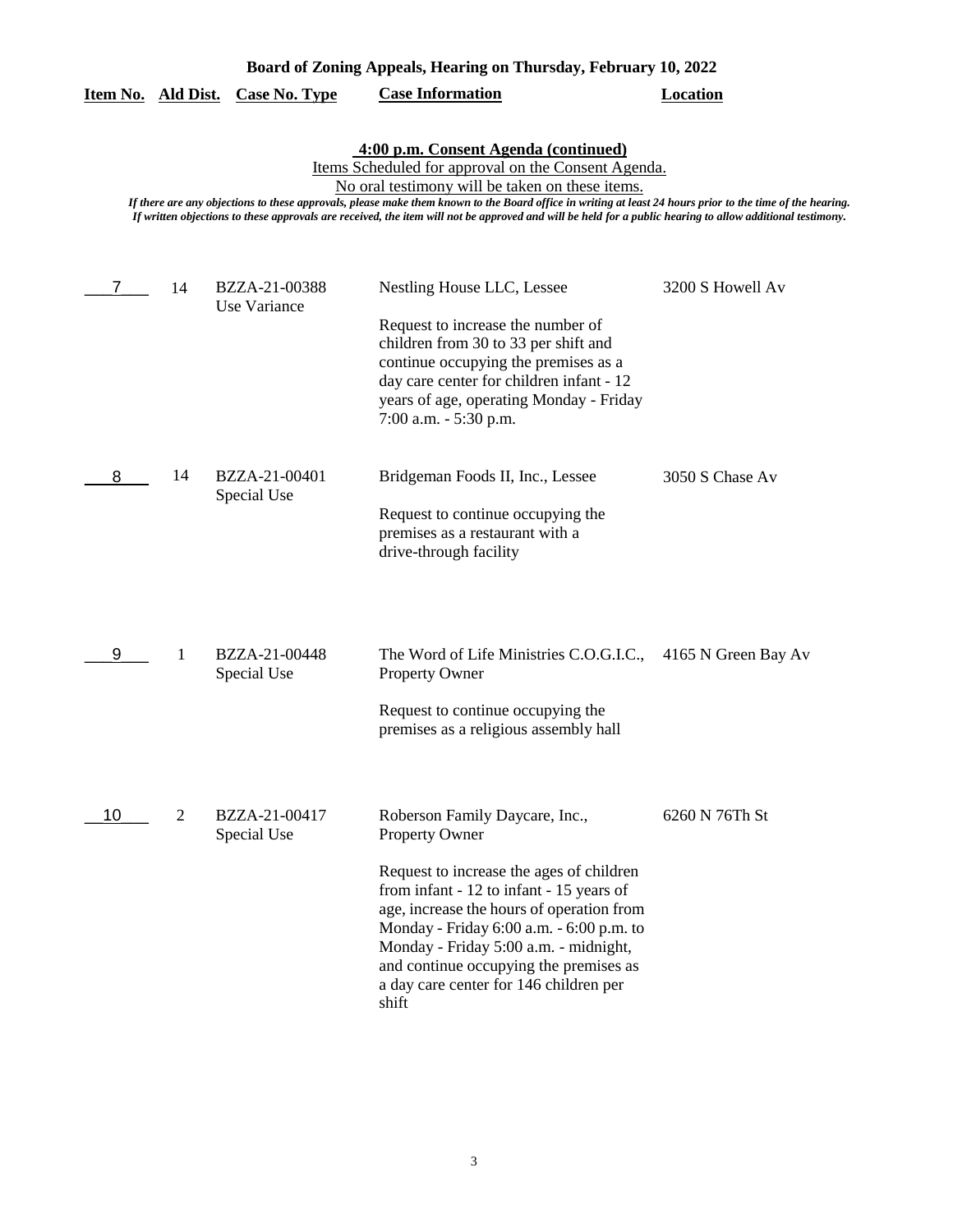|    |   |                               | 4:00 p.m. Consent Agenda (continued)<br>Items Scheduled for approval on the Consent Agenda.<br>No oral testimony will be taken on these items.<br>If there are any objections to these approvals, please make them known to the Board office in writing at least 24 hours prior to the time of the hearing.<br>If written objections to these approvals are received, the item will not be approved and will be held for a public hearing to allow additional testimony. |                     |
|----|---|-------------------------------|--------------------------------------------------------------------------------------------------------------------------------------------------------------------------------------------------------------------------------------------------------------------------------------------------------------------------------------------------------------------------------------------------------------------------------------------------------------------------|---------------------|
| 11 | 3 | BZZA-21-00265<br>Use Variance | Medwasser, LLC, Property Owner<br>Request to continue occupying the<br>premises as a general office                                                                                                                                                                                                                                                                                                                                                                      | 1637 N Van Buren St |
| 12 | 4 | BZZA-21-00280<br>Special Use  | ESG Properties, LLC, Property Owner<br>Request to continue occupying the<br>premises as a general office                                                                                                                                                                                                                                                                                                                                                                 | 800 N Marshall St   |
| 13 | 5 | BZZA-21-00373<br>Special Use  | The Aemelian Preschool, Inc., Lessee<br>Request to occupy the premises as a day<br>care center for 120 children per shift<br>2 - 11 years of age, operating<br>Monday - Friday 6:30 a.m. - 6:00 p.m.                                                                                                                                                                                                                                                                     | 5300 N 118Th Ct     |
| 14 | 5 | BZZA-21-00415<br>Special Use  | Tomica's Greatest Love of All Child<br>Care, LLC, Lessee<br>Request to increase the days of operation<br>from Monday - Friday to<br>Sunday - Saturday and continue<br>occupying the premises as a day care<br>center for 46 children per shift infant - 12<br>years of age, operating from 6:00<br>a.m. - 10:00 p.m.                                                                                                                                                     | 7970 W Appleton Av  |

**Item No. Ald Dist. Case No. Type Case Information Location**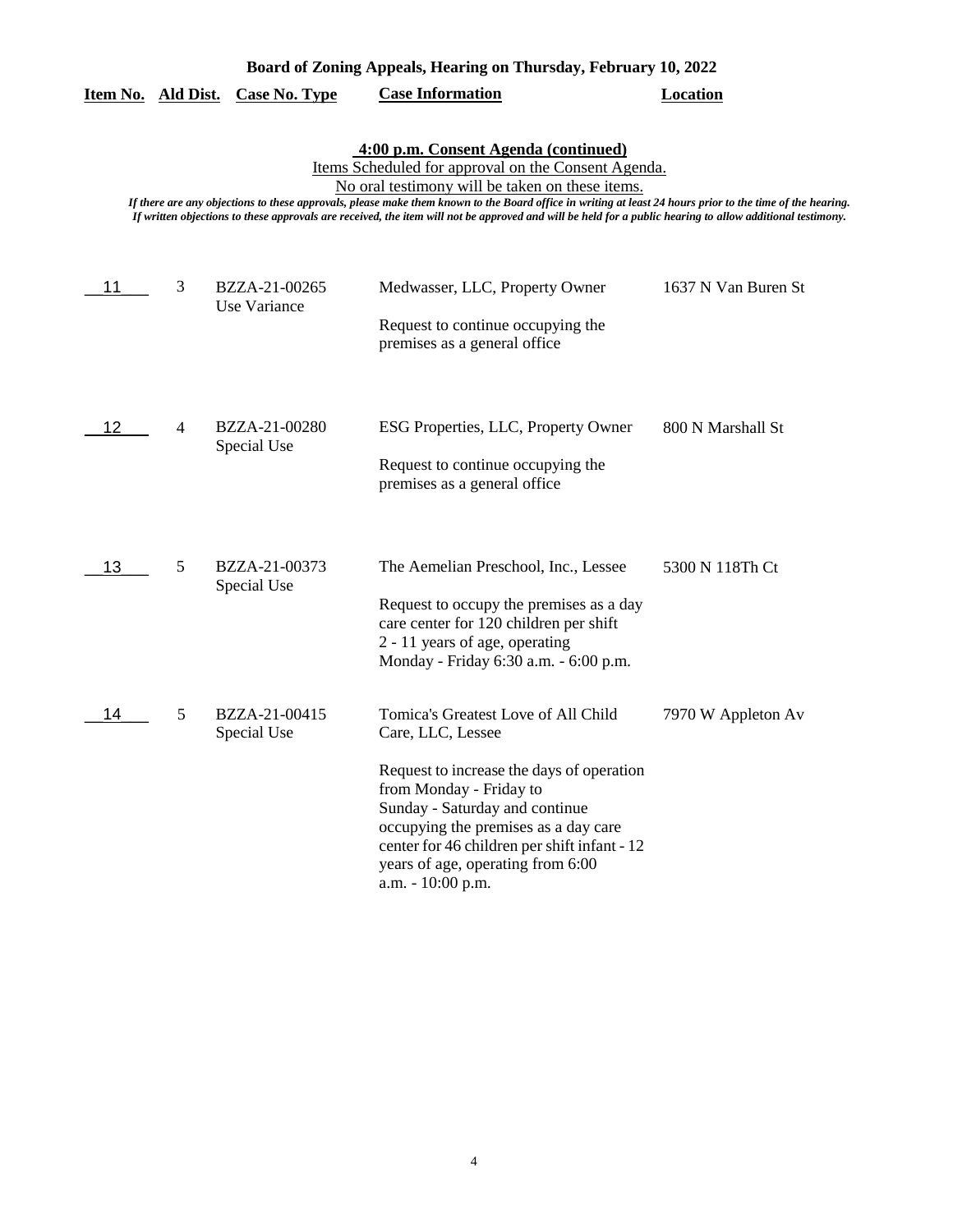| Board of Zoning Appeals, Hearing on Thursday, February 10, 2022 |   |                              |                                                                                                                                                                                                                                                                                                                                                                                                                                                                          |                    |
|-----------------------------------------------------------------|---|------------------------------|--------------------------------------------------------------------------------------------------------------------------------------------------------------------------------------------------------------------------------------------------------------------------------------------------------------------------------------------------------------------------------------------------------------------------------------------------------------------------|--------------------|
| Item No. Ald Dist.                                              |   | <b>Case No. Type</b>         | <b>Case Information</b>                                                                                                                                                                                                                                                                                                                                                                                                                                                  | <b>Location</b>    |
|                                                                 |   |                              | 4:00 p.m. Consent Agenda (continued)<br>Items Scheduled for approval on the Consent Agenda.<br>No oral testimony will be taken on these items.<br>If there are any objections to these approvals, please make them known to the Board office in writing at least 24 hours prior to the time of the hearing.<br>If written objections to these approvals are received, the item will not be approved and will be held for a public hearing to allow additional testimony. |                    |
| 15                                                              | 6 | BZZA-21-00343<br>Special Use | Early Steps Child Development Center,<br>LLC, Lessee                                                                                                                                                                                                                                                                                                                                                                                                                     | 3866 N Teutonia Av |
|                                                                 |   |                              | Request to continue occupying the<br>premises as a day care center for 80<br>children per shift infant - 13 years of age,<br>operating Monday - Saturday 5:30<br>a.m. - 7:30 p.m.                                                                                                                                                                                                                                                                                        |                    |
| 16                                                              | 7 | BZZA-21-00418<br>Special Use | Lighthouse Of Love Childcare Center,<br>LLC, Lessee                                                                                                                                                                                                                                                                                                                                                                                                                      | 4351 N 35Th St     |
|                                                                 |   |                              | Request to increase the hours of<br>operation from Monday - Friday 6:00<br>a.m. - midnight to Monday - Friday 6:00<br>a.m. - midnight and Saturday 6:00<br>a.m. - 2:00 p.m., and continue occupying<br>the premises as a day care center for 40<br>children per shift infant to 13 years of<br>age (this is a new operator)                                                                                                                                              |                    |

#### **4:15 p.m. Public Hearings.**

Please note that each item scheduled for a public hearing has been scheduled for approximately five to ten minutes. If an item takes longer than its allotted time, the item may be adjourned to the next available hearing date.

| 17 | 8 | BZZA-21-00412<br>Special Use | JL Milwaukee 1397, LLC,<br><b>Property Owner</b>                                                                                                                  | 3600 W Lincoln Av |
|----|---|------------------------------|-------------------------------------------------------------------------------------------------------------------------------------------------------------------|-------------------|
|    |   |                              | Request to construct a paved vehicular<br>access path for the existing<br>Board-approved light motor vehicle<br>repair facility located at 3604 W.<br>Lincoln Av. |                   |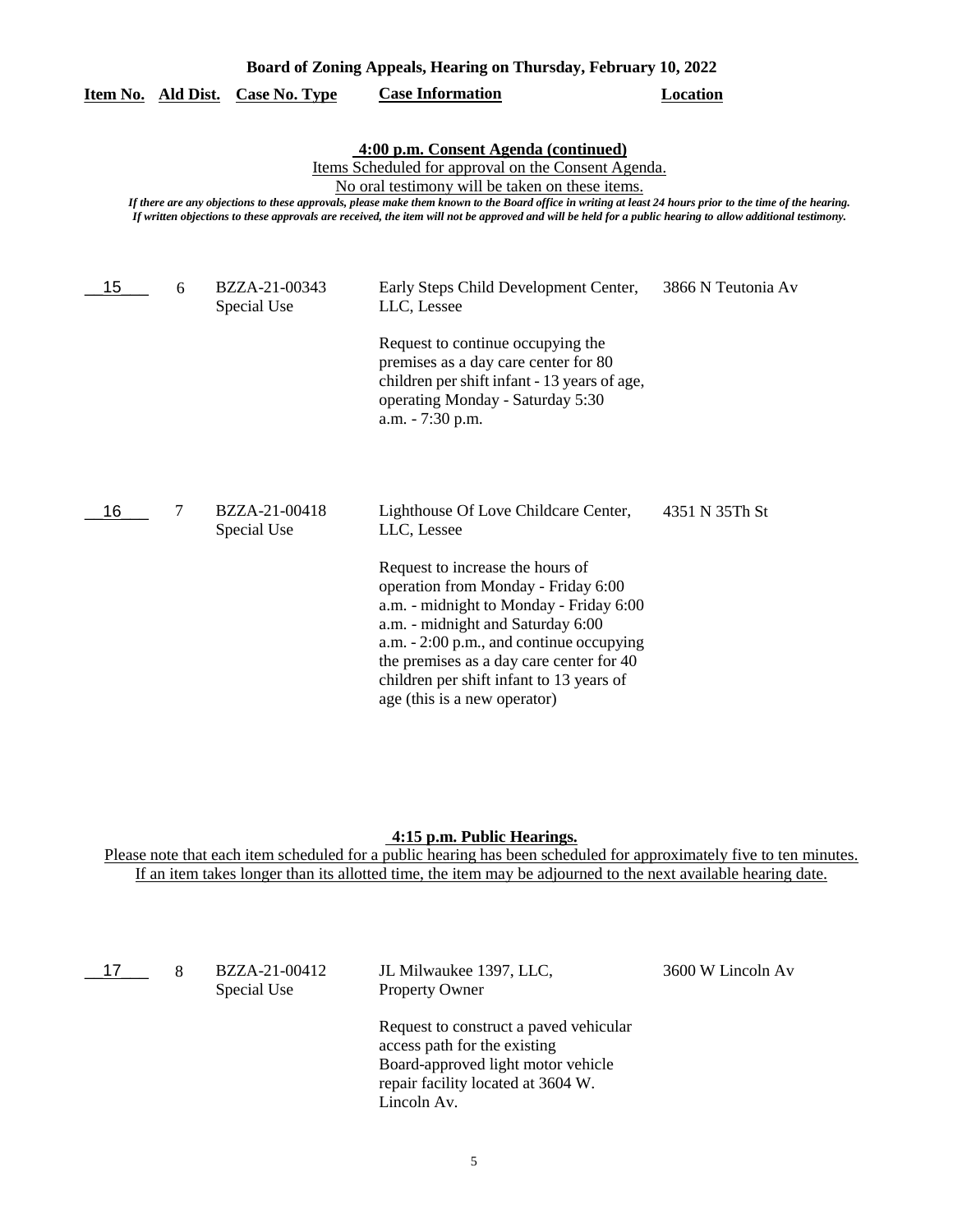|                           | Board of Zoning Appeals, Hearing on Thursday, February 10, 2022                                                                                                                                                                                                               |                                              |                                                                                                                                                                                                                                                                            |                       |  |  |
|---------------------------|-------------------------------------------------------------------------------------------------------------------------------------------------------------------------------------------------------------------------------------------------------------------------------|----------------------------------------------|----------------------------------------------------------------------------------------------------------------------------------------------------------------------------------------------------------------------------------------------------------------------------|-----------------------|--|--|
| <u>Item No. Ald Dist.</u> |                                                                                                                                                                                                                                                                               | <b>Case No. Type</b>                         | <b>Case Information</b>                                                                                                                                                                                                                                                    | <b>Location</b>       |  |  |
|                           | 4:15 p.m. Public Hearings (continued)<br>Please note that each item scheduled for a public hearing has been scheduled for approximately five to ten minutes.<br>If an item takes longer than its allotted time, the item may be adjourned to the next available hearing date. |                                              |                                                                                                                                                                                                                                                                            |                       |  |  |
| 18                        | 8                                                                                                                                                                                                                                                                             | BZZA-21-00413<br>Special Use                 | JL Milwaukee 1397, LLC,<br>Property Owner<br>Request to construct a paved vehicular<br>access path on 3600 W. Lincoln Av. for<br>the existing Board-approved light motor<br>vehicle repair facility at 3604 W.<br>Lincoln Av. (intensification of existing<br>Special Use) | 3604 W Lincoln Av     |  |  |
| 19                        | 11                                                                                                                                                                                                                                                                            | BZZA-20-00049<br>Special Use                 | Autoplex MKE, LLC, Property Owner<br>Request to add a ground transportation<br>service to the Board-approved light<br>motor vehicle repair and sales facility                                                                                                              | 5130 W Forest Home Av |  |  |
| 20                        | 11                                                                                                                                                                                                                                                                            | BZZA-21-00337<br><b>Dimensional Variance</b> | Cave Enterprises Operations, LLC,<br>Prospective Buyer<br>Request to allow an off-premise<br>freestanding sign that does not meet the<br>minimum required distance away from<br>another off-premise freestanding sign                                                      | 7501 W Oklahoma Av    |  |  |
| 21                        | 11                                                                                                                                                                                                                                                                            | BZZA-21-00356<br>Special Use                 | Cave Enterprises Operations, LLC,<br>Prospective Buyer<br>Request to continue occupying the<br>premises as a restaurant with a<br>drive-through facility                                                                                                                   | 7501 W Oklahoma Av    |  |  |

# **5:00 p.m. Public Hearings.**

Please note that each item scheduled for a public hearing has been scheduled for approximately five to ten minutes. If an item takes longer than its allotted time, the item may be adjourned to the next available hearing date.

\_\_22\_\_\_ 12

Special Use, Use Variance

BZZA-21-00179 Lilia Martinez Garcia, Property Owner 1933 W Windlake Av

Request to occupy the premises as a catering service with accessory heavy motor vehicle parking (food truck)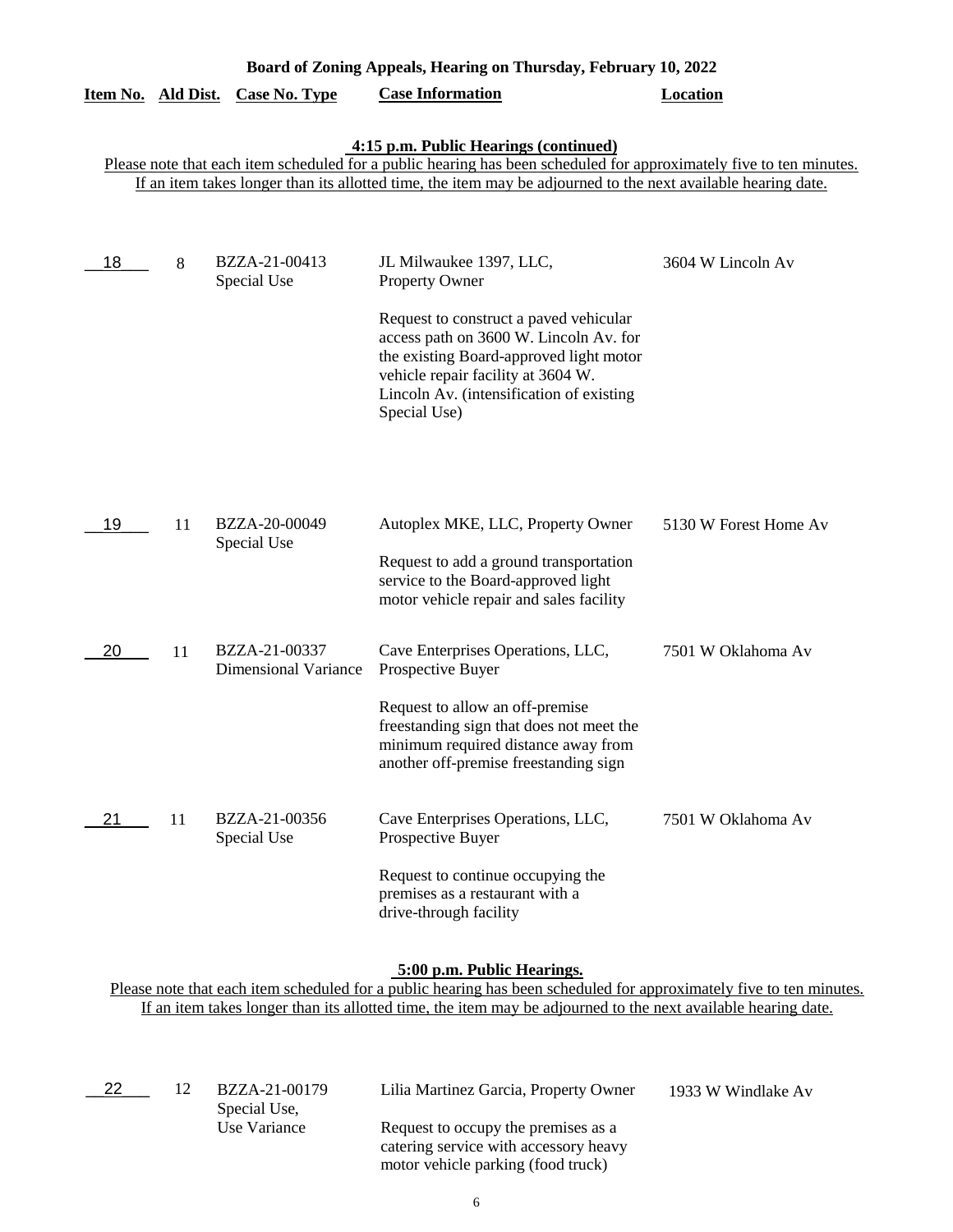|                                                                                                                                                                                                                                                                    | Board of Zoning Appeals, Hearing on Thursday, February 10, 2022                                                                                                                                                                                                               |                                                              |                                                                                                                                                                                                                             |                    |  |  |  |
|--------------------------------------------------------------------------------------------------------------------------------------------------------------------------------------------------------------------------------------------------------------------|-------------------------------------------------------------------------------------------------------------------------------------------------------------------------------------------------------------------------------------------------------------------------------|--------------------------------------------------------------|-----------------------------------------------------------------------------------------------------------------------------------------------------------------------------------------------------------------------------|--------------------|--|--|--|
| Item No. Ald Dist.                                                                                                                                                                                                                                                 |                                                                                                                                                                                                                                                                               | <b>Case No. Type</b>                                         | <b>Case Information</b>                                                                                                                                                                                                     | <b>Location</b>    |  |  |  |
|                                                                                                                                                                                                                                                                    | 5:00 p.m. Public Hearings (continued)<br>Please note that each item scheduled for a public hearing has been scheduled for approximately five to ten minutes.<br>If an item takes longer than its allotted time, the item may be adjourned to the next available hearing date. |                                                              |                                                                                                                                                                                                                             |                    |  |  |  |
| 23                                                                                                                                                                                                                                                                 | 14                                                                                                                                                                                                                                                                            | BZZA-21-00424<br><b>Dimensional Variance</b>                 | Andrew Otis, Property Owner<br>Request to allow a 6 foot solid wood<br>fence in the side yard                                                                                                                               | 1827 E Nock St     |  |  |  |
| 24                                                                                                                                                                                                                                                                 | 14                                                                                                                                                                                                                                                                            | BZZA-21-00442<br><b>Dimensional Variance</b>                 | Skyline Property Ventures, LLC,<br><b>Property Owner</b><br>Request to construct a porch that<br>exceeds the maximum allowed setback                                                                                        | 3149 S Howell Av   |  |  |  |
| 25                                                                                                                                                                                                                                                                 | 1                                                                                                                                                                                                                                                                             | BZZA-21-00155<br>Special Use,<br><b>Dimensional Variance</b> | Carter's Christian Academy, Inc.,<br><b>Property Owner</b><br>Request to construct an indoor recreation<br>facility that does not meet the minimum<br>required glazing and the minimum<br>number of required parking spaces | 5261 N 35Th St     |  |  |  |
| 5:45 p.m. Public Hearings.<br>Please note that each item scheduled for a public hearing has been scheduled for approximately five to ten minutes.<br>If an item takes longer than its allotted time, the item may be adjourned to the next available hearing date. |                                                                                                                                                                                                                                                                               |                                                              |                                                                                                                                                                                                                             |                    |  |  |  |
| 26                                                                                                                                                                                                                                                                 | 1                                                                                                                                                                                                                                                                             | BZZA-21-00201<br>Special Use                                 | Simple Steps, LLC dba Cesame Street<br>Child Development Center, Property<br>Owner<br>Request to continue occupying the<br>premises as a day care center for 80<br>children per shift infant - 12 years of age,             | 4861 N Teutonia Av |  |  |  |
| 27                                                                                                                                                                                                                                                                 | 1                                                                                                                                                                                                                                                                             | BZZA-21-00437<br>Special Use                                 | operating Monday - Friday 6:00 a.m. to<br>midnight (this is a new operator)<br>Gleason Redi Mix, LLC, Prospective<br><b>Buyer</b><br>Request to occupy the premises as a                                                    | 4111 W Mill Rd     |  |  |  |

7

heavy manufacturing facility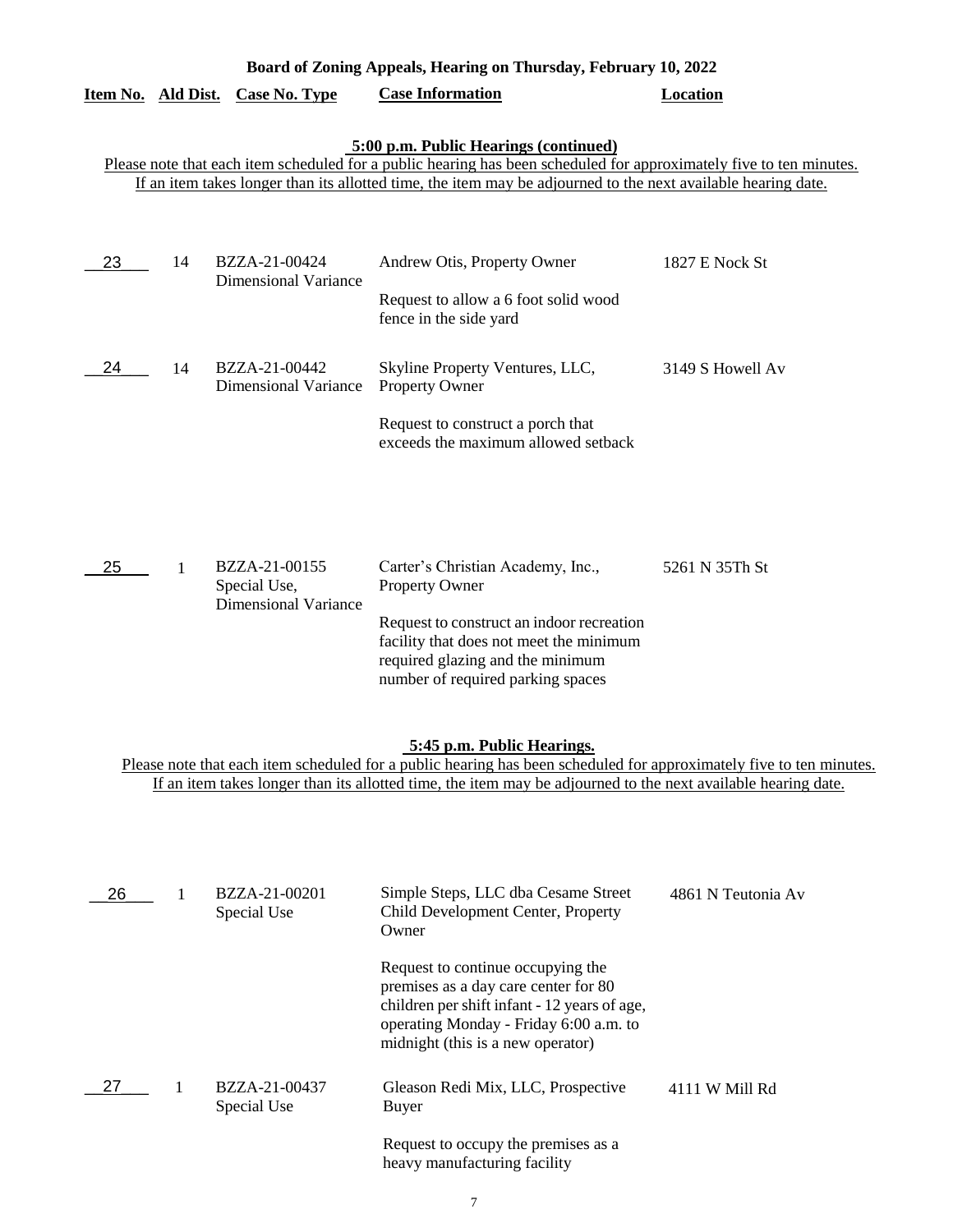| Board of Zoning Appeals, Hearing on Thursday, February 10, 2022 |                |                                  |                                                                                                                                                              |                   |
|-----------------------------------------------------------------|----------------|----------------------------------|--------------------------------------------------------------------------------------------------------------------------------------------------------------|-------------------|
|                                                                 |                | Item No. Ald Dist. Case No. Type | <b>Case Information</b>                                                                                                                                      | <b>Location</b>   |
|                                                                 |                |                                  | 5:45 p.m. Public Hearings (continued)<br>Please note that each item scheduled for a public hearing has been scheduled for approximately five to ten minutes. |                   |
|                                                                 |                |                                  | If an item takes longer than its allotted time, the item may be adjourned to the next available hearing date.                                                |                   |
| 28                                                              | 2              | BZZA-21-00354<br>Special Use     | Providers Help & Community Praise<br>Out Reach and Crisis Center, Lessee                                                                                     | 7420 W Hampton Av |
|                                                                 |                |                                  | Request to occupy a portion of the<br>premises as a social service facility                                                                                  |                   |
| 29                                                              | $\overline{4}$ | BZZA-21-00313<br>Special Use     | Milwaukee School of Engineering,<br>Property Owner                                                                                                           | 1040 N Broadway   |
|                                                                 |                |                                  | Request to renovate the existing<br>accessory use parking lot                                                                                                |                   |
| 30                                                              | $\overline{4}$ | BZZA-21-00439<br>Special Use     | Milwaukee School of Engineering,<br>Property Owner                                                                                                           | 1040 N Broadway   |
|                                                                 |                |                                  | Request to erect a freestanding sign                                                                                                                         |                   |

### **6:30 p.m. Public Hearings.**

Please note that each item scheduled for a public hearing has been scheduled for approximately five to ten minutes. If an item takes longer than its allotted time, the item may be adjourned to the next available hearing date.

| 31 | 4              | BZZA-21-00355                | Pathways High Inc., Property Owner                                                                                  | 3022 W Wisconsin Av |
|----|----------------|------------------------------|---------------------------------------------------------------------------------------------------------------------|---------------------|
|    |                | Dimensional Variance         | Request to erect a freestanding sign that<br>exceeds the maximum allowed height<br>and maximum allowed display area |                     |
|    |                |                              |                                                                                                                     |                     |
| 32 | $\overline{4}$ | BZZA-21-00367<br>Special Use | Marquee II Propco, LLC, Property<br>Owner                                                                           | 1416 W Kilbourn Av  |
|    |                |                              | Request to continue occupying the<br>premises as a rooming house for 7<br>occupants (this is a new operator)        |                     |
| 33 | 4              | BZZA-21-00320<br>Special Use | 898 MU, LLC, Property Owner                                                                                         | 839 N 11Th St       |
|    |                |                              | Request to occupy the premises as a<br>rooming house for 15 occupants                                               |                     |